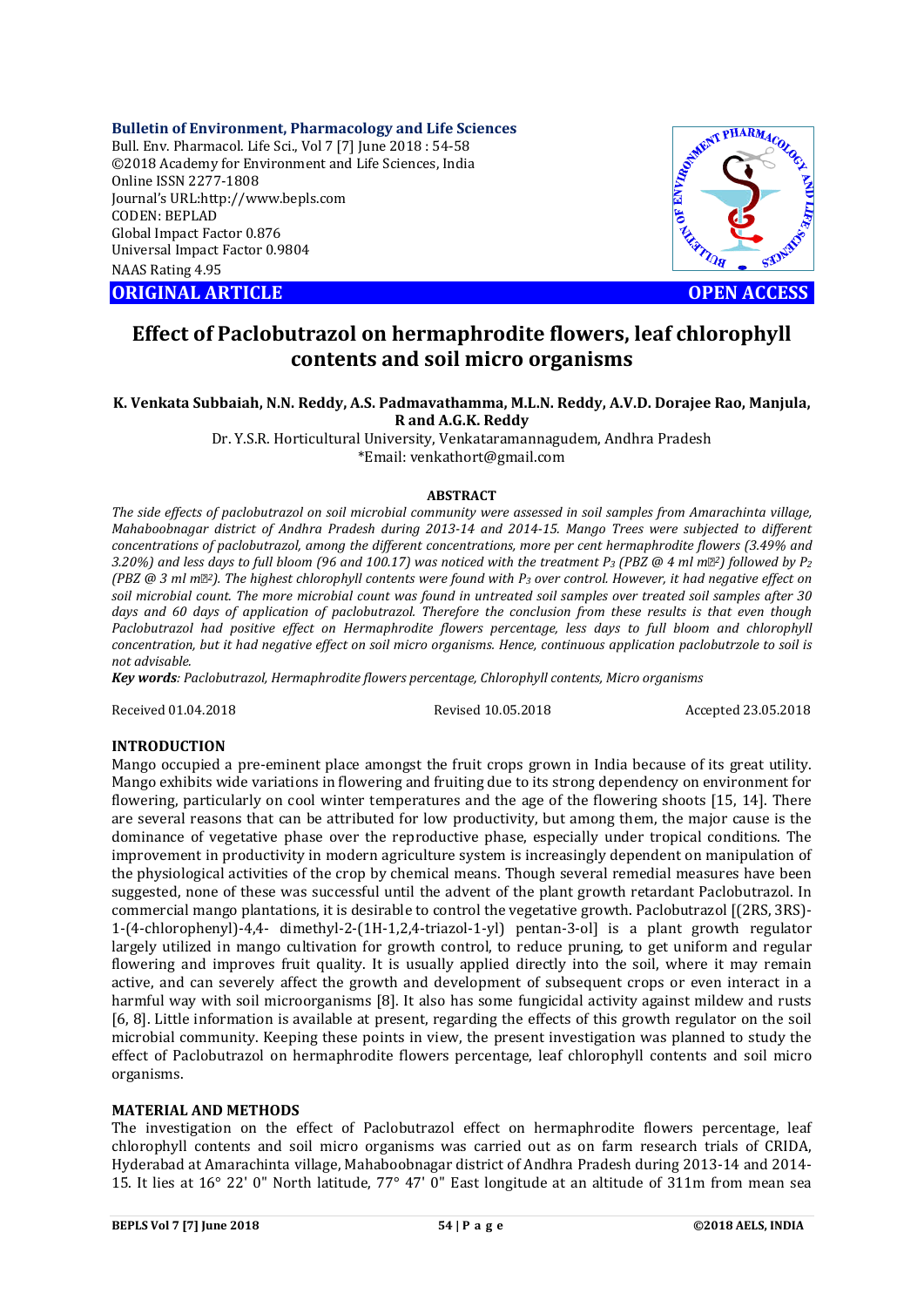level. Rainfall 1053.2 mm and 658.9 mm rainfall was received during 2013-14 and 2014-15 out of which >93 per cent is during South West monsoon. The minimum temperature was 17.290C and 16.30C and maximum temperature was 30.63 and 30.72 0C. The soil of the orchard selected is a red soils with a pH of 6.7 and electrical conductivity of 0.6 d S m-1. It had 131.63 Kg, 16.7 Kg and 179.84 Kg per hectare of available nitrogen, phosphorus and potassium contents respectively. The orchard has a uniform topography. Paclobutrazol concentration was calculated based on the diameter of the tree, and applied @ 2ml m<sup>-1</sup>, 3ml m<sup>-1</sup> and 4ml m<sup>-1</sup> of canopy diameter. The required paclobutrazol was dissolved in 10 litre of water and poured in the holes (10-15cm depth) which were made in the soil around the collar region of the tree on September 1st of 2013 and 2014.

The number of days taken from the date of paclobutrazol application to full bloom was recorded. Ten shoots were randomly tagged (from North, South, East and West directions) and the Days taken from the date of paclobutrazol application to full bloom were recorded. The mean number of days taken for Days taken from the date of paclobutrazol application to full bloom was computed.

The percentage of hermaphrodite flowers was calculated from the randomly selected ten panicles tree<sup>-1</sup> using the following formula and expressed in percentage.

# Percentage of hermaphrodite flower =  $\frac{\text{Number of hermaphrodite flowers}}{\text{Total Area of the brmaphrodite}}$  X100 Total number of flowers

# **RESULTS AND DISCUSSION**

Among different paclobutrazol concentrations significantly more hermaphrodite flowers was noticed with the treatment P<sub>3</sub> (3.49, 3.20) followed by P<sub>2</sub> (3.26, 2.99) in the year 2013-14, 2014-15 respectively. Significantly the lowest hermaphrodite flowers was recorded with the treatment  $P_4$  (2.13, 1.98) in the year 2013-14, 2014-15 respectively. The development of complete (hermaphrodite) flowers probably needs more reserves from the tree than unisexual flowers due to the additional structures. Assuming there are 100,000 flowers and each flower consumes 10 micro gram of nitrogen, then each time a tree flowers, it loses one kilogram of nitrogen. The tree will, therefore, need to have adequate reserves for flower and subsequent fruit formation. The higher reserve in the shoots due to PBZ soil drenching increased the percentages of hermaphrodite flowers (Fig 1). These results are similar to the observations made by Vijayalakshmi and Srinivasan [20], Hoda *et al*. [7].

Among different paclobutrazol concentrations significantly less days to full bloom was noticed with the treatment P<sub>3</sub> (96, 100.17) followed by P<sub>2</sub> (103.5, 107.42) in the year 2013-14, 2014-15 respectively. Significantly the more days to full bloom was recorded with the treatment  $P_4$  (126.33, 130.5) in the year 2013-14, 2014-15 respectively. It means flowering occurred about 30 days earlier than those of the control plants (Fig. 2), it may be due to PBZ, owing to its anti-gibberellins activity and intensify flowering by early reduction of endogenous gibberellins levels within the shoots by blocks the conversion of ent kaurene to ent kaurenol in the terpenoid pathway. One of the major roles of gibberellins is the stimulation of cell elongation. When gibberellins biosynthesis is inhibited, cell division occurs, but new cells do not elongate resulting on suppression of vegetative growth [5], Quinlan and Richardson [12], Webester and Quinlan [22], Voon *et al.* [21]. Similar results were also reported in different important mango cultivars from Australia Winston, [23], Indonesia [21], Thailand [19] and India [10].

These chlorophyll fractions a, b and total were higher in Paclobutrazol 4 ml m-2 canopy followed by 3ml m<sup>-2</sup> and 2ml m<sup>-2</sup> canopy (Fig. 3 and Fig. 4). It clearly says that the chlorophyll fractions were increased with the increased concentration of paclobutrazol and also suggested that more photosynthetic efficiency and promote regularity and more yield. Chlorophyll content increases with PBZ application. PBZ blocks the production of gibberellins results in shunting of the intermediate compounds to the production of phytol, an essential part of chlorophyll molecule [17]. The increment of chlorophyll content is due to enhanced chlorophyll biosynthesis or is simply a "concentrating effect" due to the decrease leaf expansion or the increase of leaf thickness [2]. The triazole compounds retard shoot growth, reduce leaf extension and increase chlorophyll content Jaggard *et al.* [9], Buchenauer *et al.* [3], Coston [4]. PBZ also found to increase chlorophyll content, checks the transpirational losses and helps in maintaining better plant water balance [13].

# **Microbial count (Bacteria (10-5), Fungi (10-2) and Actinomycetes (10-4) (cfu g-1 soil)**

The data on microbial count in soil as influenced by different concentrations of paclobutrazol during 2013-14, 2014-15 are presented in Table 1. Each microbe count in soil recorded two times at 30days intervals after application of paclobutrazol and studied the effect of paclobutrazol on soil microorganisms.

Thirty days after application of paclobutrazol, more bacterial count was observed with control (78.4, 64.2) followed by 2 ml PBZ  $m<sup>2</sup>$  diameter (32.6, 28.4) in 2013-14, 2014-15 respectively. The lowest bacterial count was noticed with 4 ml PBZ m-2 diameter (21.6, 19.4) in 2013-14, 2014-15 respectively.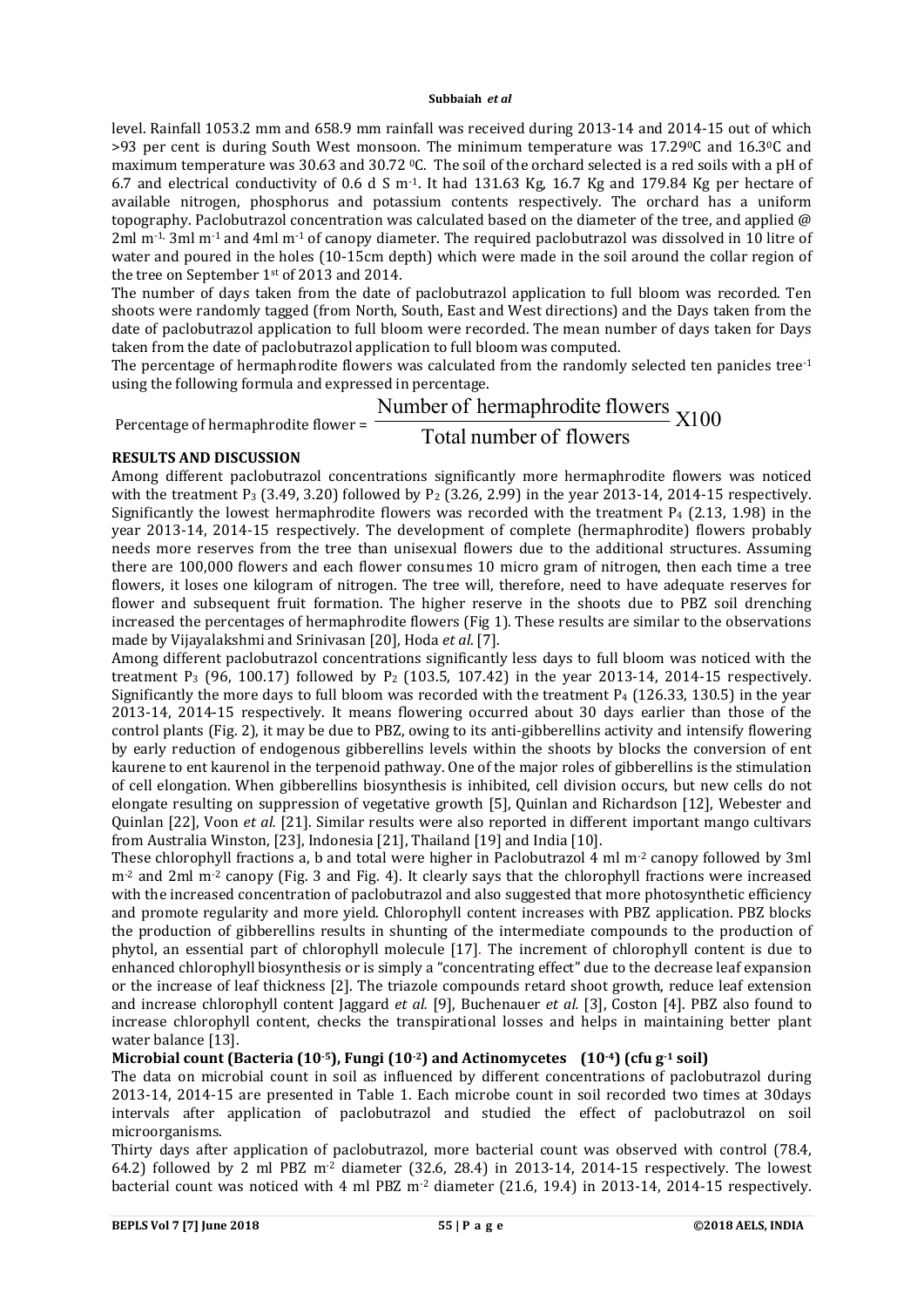After 60day application of paclobutrazol more bacterial count was observed with control (67.2, 56.4) followed by 2ml PBZ m-2 diameter (43.2, 39.7) in 2013-14, 2014-15 respectively. The lowest bacterial count was noticed with 4ml PBZ m-2 diameter (23.4, 21.6) in 2013-14, 2014-15 respectively.

Thirty days after application of paclobutrazol, more fungi count was observed with control (90.1, 86.4) followed by 2ml PBZ m-2 diameter (71.3, 68.1) in 2013-14, 2014-15 respectively. The lowest fungi count was noticed with 4ml PBZ m<sup>-2</sup> diameter (54.4, 42.3) in 2013-14, 2014-15 respectively. After 60days application of paclobutrazol, more fungi count was observed with control (85.1, 83.2) followed by 2ml PBZ m-2 diameter (69.4, 57.5) in 2013-14, 2014-15 respectively. The lowest fungi count was noticed with 4ml PBZ m-2 diameter (42.4, 56.3) in 2013-14, 2014-15 respectively.

Thirty days after application of paclobutrazol, more actinomycetes count was observed with control (61.4, 58.3) followed by 2ml PBZ m-2 diameter (42.3, 37.4) in 2013-14, 2014-15 respectively. The lowest actinomycetes count was noticed with 4 ml PBZ m-2 diameter (32.2, 28.6) in 2013-14, 2014-15 respectively. After 60 days application of paclobutrazol, more actinomycetes count was observed with control (54.3, 51.5) followed by 2ml PBZ  $m<sup>2</sup>$  diameter (36.4, 34.2) in 2013-14, 2014-15 respectively. The lowest actinomycetes count was noticed with 4ml PBZ m-2 diameter (28.4, 24.5) in 2013-14, 2014-15 respectively. These results shown that more inhibition action was found on bacteria followed by actinomycetes and fungi. This may be due to toxic action of paclobutrazol on soil micro flora. These findings agreed with the findings of Atlas *et al.,* [1] and he found that the introduction of organic pollutants, which can potentially act as toxic substances and nutrient sources, has been shown to preferentially stimulate specific populations. The differential effect of paclobutrazol on specific groups of microorganisms may alter the microbial population balance, affecting negatively the soil fertility [11, 16, 18].







Fig 2: Effect of paclobutrazol on days taken for Full bloom of Mango cv. paclobutrazol Banganpalli P<sub>1</sub> - PBZ @ 2 ml m<sup>-2</sup> (soil drenching), P<sub>2</sub> - PBZ @ 3 ml m<sup>-2</sup> (soil drenching), P<sub>3</sub> - PBZ @ 4 ml m<sup>-2</sup>(soil drenching), P<sub>4</sub>-Control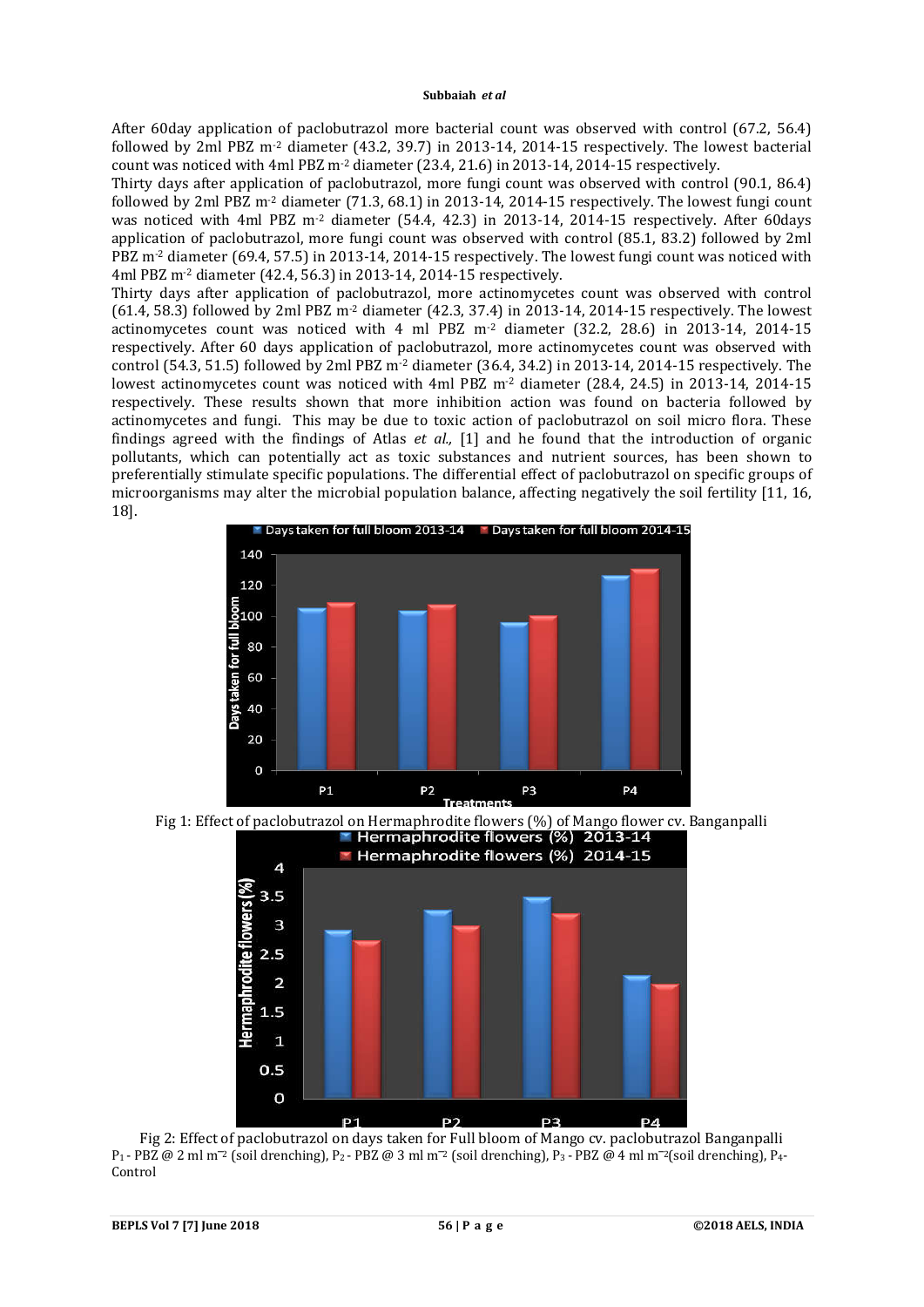

Fig 3: Effect of paclobutrazol on Chlorophyll contents of Mango leaves cv. Banganpalli during 2013-14



Fig 4: Effect of paclobutrazol on Chlorophyll contents of Mango leaves cv. Banganpalli during 2014-15 P<sub>1</sub> - PBZ @ 2 ml m<sup>-2</sup> (soil drenching) ; P<sub>2</sub> - PBZ @ 3 ml m<sup>-2</sup> (soil drenching) P<sub>3</sub> - PBZ  $@$  4 ml m<sup>-2</sup> (soil drenching); P<sub>4</sub> - Control;

| <b>Treatment</b> | Bacteria (10-5) (cfu/g soil) |       |                              |          | Fungi (10 <sup>-2</sup> ) (cfu/g soil) |          |                              |          | Actinnomycetes (10 <sup>-4)</sup> (cfu/g soil) |          |                              |       |
|------------------|------------------------------|-------|------------------------------|----------|----------------------------------------|----------|------------------------------|----------|------------------------------------------------|----------|------------------------------|-------|
|                  | 30 days after<br>application |       | 60 days after<br>application |          | 30 days after<br>application           |          | 60 days after<br>application |          | 30 days after<br>application                   |          | 60 days after<br>application |       |
|                  | 2013-                        | 2014- | 2013-                        | $2014 -$ | $2013 -$                               | $2014 -$ | 2013-                        | $2014 -$ | 2013-                                          | $2014 -$ | 2013-                        | 2014- |
|                  | 14                           | 15    | 14                           | 15       | 14                                     | 15       | 14                           | 15       | 14                                             | 15       | 14                           | 15    |
| $2ml/m-2$<br>dia | 32.6                         | 28.4  | 43.2                         | 39.7     | 71.3                                   | 68.1     | 69.4                         | 57.5     | 42.3                                           | 37.4     | 36.4                         | 34.2  |
| $3ml/m-2$<br>dia | 27.3                         | 24.2  | 31.1                         | 27.3     | 62.2                                   | 58.4     | 64.2                         | 52.1     | 38.3                                           | 36.5     | 31.2                         | 26.4  |
| $4ml/m-2$<br>dia | 21.6                         | 19.4  | 23.4                         | 21.6     | 54.4                                   | 42.3     | 42.4                         | 56.3     | 32.2                                           | 28.6     | 28.4                         | 24.5  |
| control          | 78.4                         | 64.2  | 67.2                         | 56.4     | 90.1                                   | 86.4     | 85.1                         | 83.2     | 61.4                                           | 58.3     | 54.3                         | 51.5  |

**Table 1:** Soil microbial count as influenced by paclobutrazol application

### **REFERENCES**

- 1. Atlas, R.M, Horowitz, A, Krichevsky, M, Bej, A.K, (1991). Response of microbial populations to environmental disturbances. Microbiol. Ecol. 22, 249–256.
- 2. Barnes, A.M, R.H, Walser and T.D, Davis. (1989). Anatomy of *Zea mays* and *Glycine max* seedlings treated with triazole plant growth regulators. Biologia Plantarum. 31(5): 370-375.
- 3. Buchenauer, H, B. Kutzer and T. Koths. (1984). Effects of various triazole fungicides on growth of cereal seedlings and tomato plants as well as on gibberellin content and lipid metabolism in barley seedlings. Journal of Plant Diseases and Protection. 91: 506- 524.
- 4. Coston, D.C. (1986). Effects of paclobutrazol on peaches. Acta Horticulturae. 179: 575-576.